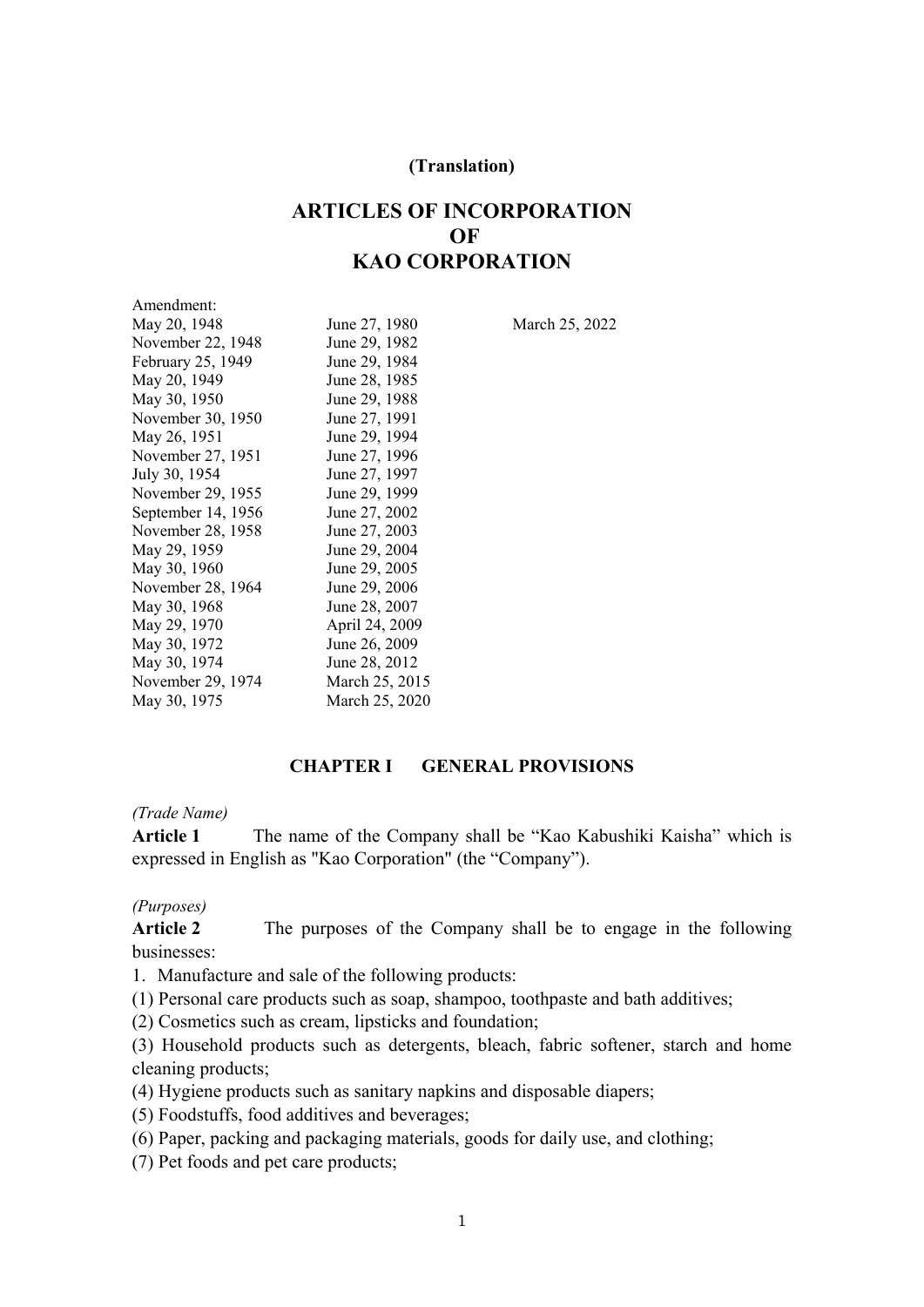(8) Pharmaceuticals, quasi-pharmaceuticals, medical equipment, pharmaceuticals and quasi-pharmaceuticals for animals, agricultural chemicals, fertilizers, feed, reagents and chemicals;

(9) Chemical products such as oleo chemical products and their derivatives, surface active agents, high molecular compounds, enzymes, fragrances and flavors; and

(10) Information technology equipment and home electrical appliances.

2. Provision of information and services and guidance in relation to hygienic, beauty and health care, and training of technicians and management of facilities for the same;

3. Development and sale of information systems, and services related to information processing and communication;

4. Cargo transportation via trucking, utilization of freight forwarding and warehousing business;

5. Sale, purchase, lease and management of real estate and travel business;

6. Operation of training institute and accommodations;

7. Worker dispatching business;

8. Disposal of disused items by the Company and its subsidiaries and affiliates;

9. Design, development and production of machinery, equipment, systems and computer software related to each of the above items, and sale and consultation of the related technologies;

10. Import and export of raw materials, products and by-products related to each of the above items; and

11. All other business activities incidental to the foregoing.

# *(Location of the Head Office)*

**Article 3** The head office of the Company shall be located in Chuo-ku, Tokyo, Japan. It may establish branches and local offices as occasion demands.

### *(Method of Public Notice)*

**Article 4** Public notice of the Company shall be given by means of electronic notification. However, in case electronic notification is not available due to an accident or any other unavoidable reason, notices shall be given in the Nihon Keizai Shimbun.

### *(Governing Bodies)*

**Article 5** In addition to the General Meeting of Shareholders and Directors, the Company shall have the Board of Directors, Audit & Supervisory Board Members, Audit & Supervisory Board and Accounting Auditor.

# **CHAPTER II SHARES**

*(Total Number of Shares Authorized To Be Issued by the Company)* 

**Article 6** The total number of Shares authorized to be issued by the Company shall be one (1) billion shares.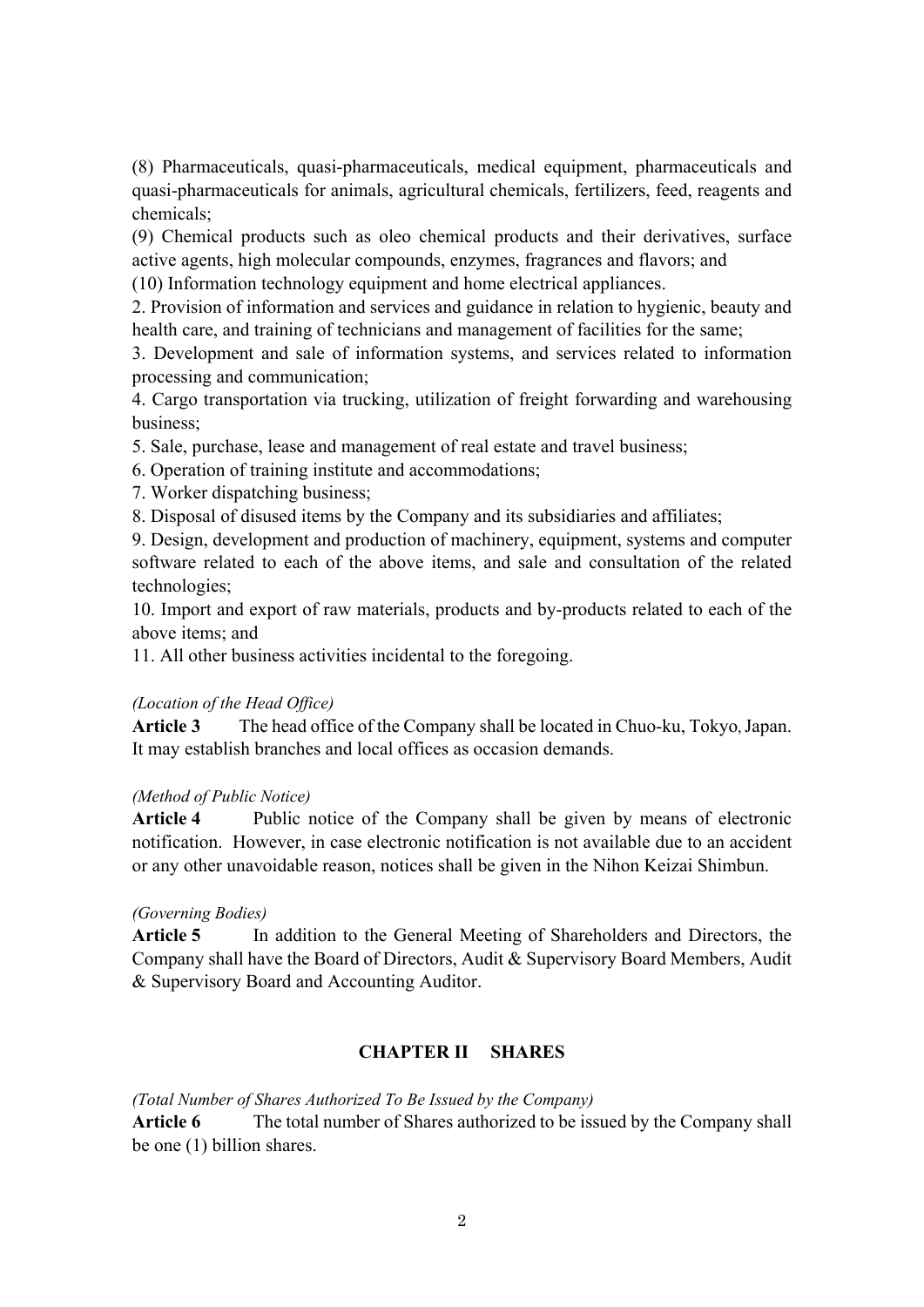#### *(Acquisition of Own Shares)*

**Article 7** The Company may acquire its own Shares by resolution of the Board of Directors.

#### *(Number of Shares in Each Unit Share)*

**Article 8** One Unit Share (*tangen kabu*) of the Company's Shares shall comprise one hundred (100) shares.

### *(Rights of Less than One Unit Share)*

**Article 9** Shareholders holding Shares of less than One Unit Share may not exercise their rights except the followings:

1. Rights provided in Article 189.2 of the Corporation Law;

2. Right to demand according to the Article 166.1 of the Corporation Law;

3. Right to receive the allotment of offered Shares or offered Stock Acquisition Rights per numbers of holding Shares;

4. Right to request for sale in relation to any Shares that are less than One Unit Share*.*

### *(Increasing Shares of Less than One Unit Share through Purchase)*

**Article 10** Shareholders may request that the Company sell them the number of Shares that will constitute One Unit Share when added to their original Shares of less than One Unit Share.

### *(Rules for Handling Shares)*

**Article 11** Handling of the Shares and the Stock Acquisition Rights, fees thereof and procedures for exercising the rights of Shareholders shall be in accordance with applicable laws and ordinances, Articles of Incorporation, and the Rules for Handling of Shares established by the Board of Directors.

### *(Administrator of Shareholder Register)*

**Article 12** The Company shall have an Administrator of Shareholder Register in connection with its Shares.

2. Appointment of the Administrator of Shareholder Register and its business office shall be made by resolution of the Board of Directors and shall be announced by public notice.

3. Preparation and administration of the Shareholder Register, the Stock Acquisition Rights Register and other businesses connected therewith shall be consigned to the Administrator of Shareholder Register and not handled by the Company.

# **CHAPTER III GENERAL MEETING OF SHAREHOLDERS**

*(Record Date of Annual General Meeting of Shareholders)*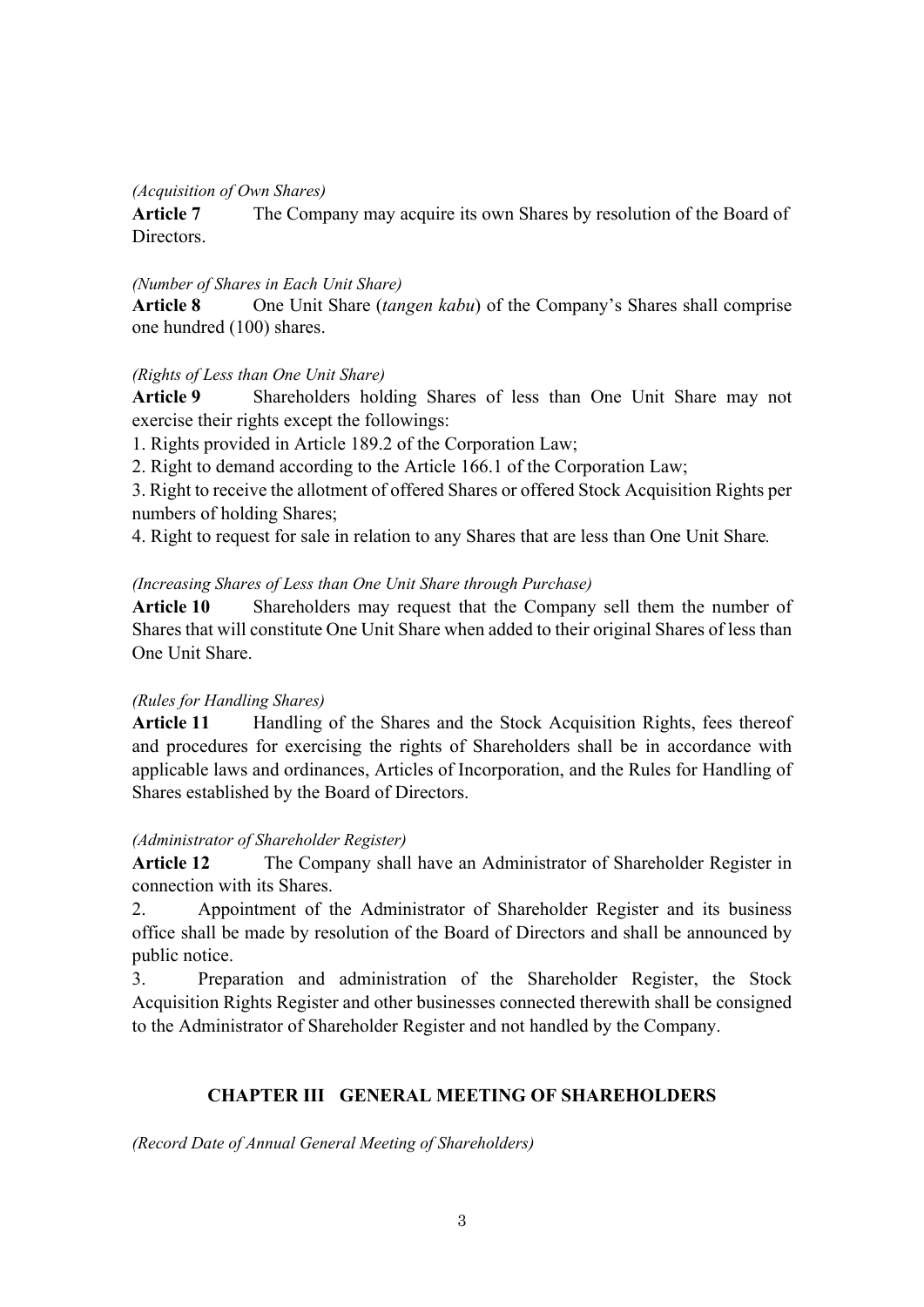**Article 13** The Company's Record Date to determine voting rights at Annual General Meeting of Shareholders shall be December 31 of each year.

# *(Convocation)*

**Article 14** The Annual General Meeting of Shareholders of the Company shall be convened within three (3) months from the day following the closing date of each business year, and an extraordinary General Meeting of Shareholders shall be convened whenever necessary.

 2. The General Meeting of Shareholders may be convened in any of the wards of Tokyo.

# *(Chairperson)*

**Article 15** The Director selected in advance by the Board of Directors shall act as chairperson of the General Meeting of Shareholders.

# *(Measures for providing information in electronic format, etc.)*

Article 16 For convocation of General Meeting of Shareholders, the Company shall take measures for providing information that constitutes the content of the reference materials for General Meeting of Shareholders, etc. in electronic format.

2. Among items to be provided information in electronic format, the Company may exclude all or part of the items stipulated in the Ordinance of the Ministry of Justice in the paper copy to be sent to shareholders who have requested it by the record date for voting rights.

# *(Resolution)*

**Article 17** Unless otherwise provided for by laws or ordinances, or by the Articles of Incorporation, all resolutions of the General Meeting of Shareholders shall be adopted by an affirmative vote of a majority of the votes of the Shareholders present with exercisable voting rights.

2. The resolutions of the General Meeting of Shareholders set forth in Article 309.2 of the Corporation Law shall be adopted by an affirmative vote of two-thirds (2/3) or more of the Shareholders present, who hold one-third (1/3) or more of the total number of voting rights of all the Shareholders with exercisable voting rights.

# *(Voting by Proxy)*

**Article 18** Shareholders may exercise their voting rights by authorizing another Shareholder with voting rights to act as their proxies.

# **CHAPTER IV DIRECTORS AND THE BOARD OF DIRECTORS**

### *(Election)*

**Article 19** Directors shall be elected at the General Meeting of Shareholders by an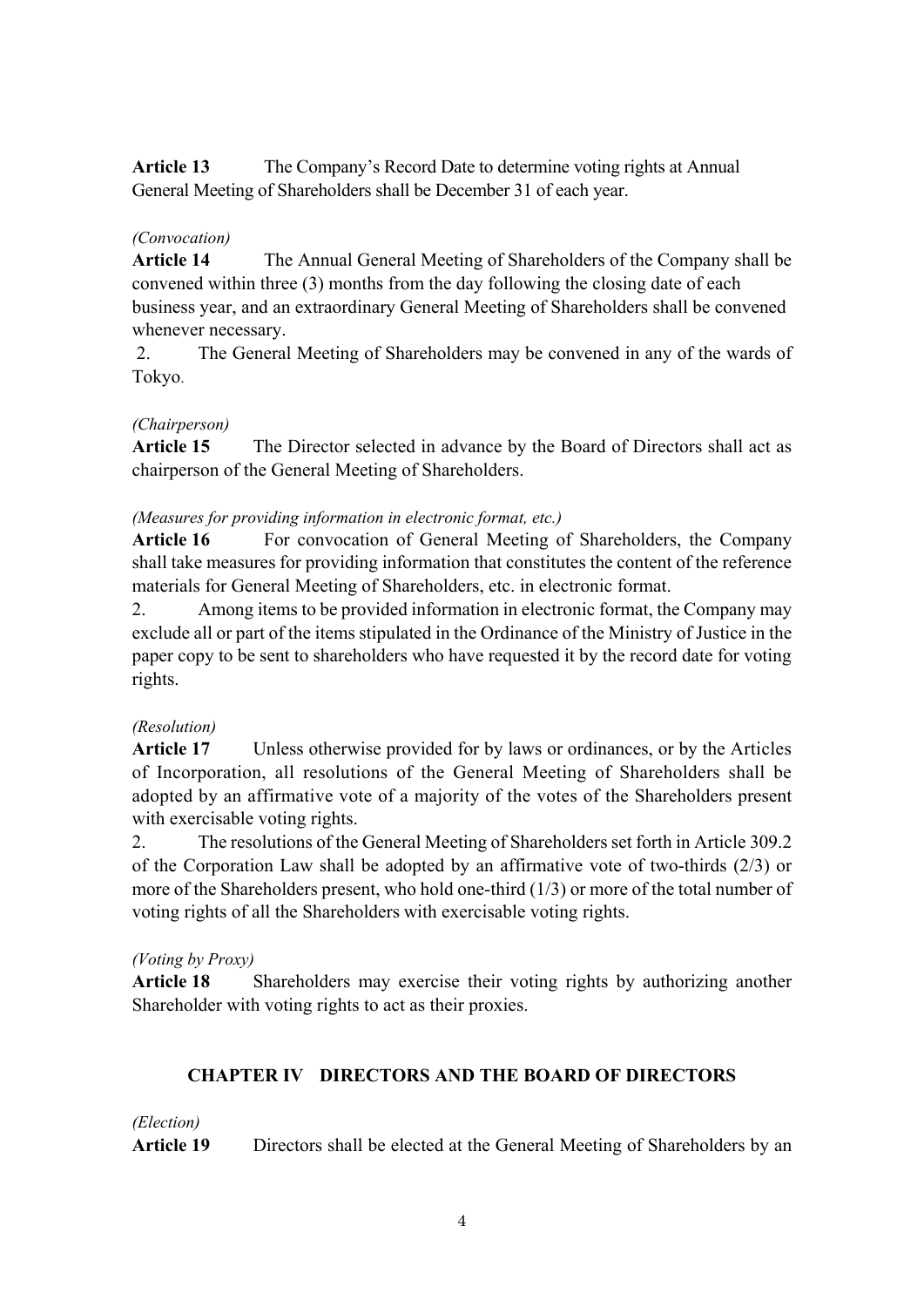affirmative vote of a majority of the Shareholders present, who hold one-third (1/3) or more of the total number of voting rights of all the Shareholders with exercisable voting rights.

2. Cumulative voting shall not be used for the election of Directors.

# *(Term of Office)*

**Article 20** The term of office of each Director shall expire at the conclusion of the Annual General Meeting of Shareholders for the last business year ending within one (1) year from his/her election of office; provided, however, that the term of office of any Director elected to fill a vacancy due to a retirement of Director prior to his/her term of office or due to an increase in number shall expire at the time of expiration of term of office of the existing Directors.

# *(Board of Directors)*

**Article 21** The Board of Directors shall decide matters of importance related to the business and the affairs of the Company in addition to the matters provided by law and ordinances or by the Articles of Incorporation.

2. Resolutions of the Board of Directors are deemed to be made when the Company fulfills the conditions of Article 370 of the Corporation Law.

# *(Notice of Convocation)*

**Article 22** Except as otherwise provided for by laws or ordinances, a meeting of the Board of Directors shall be called by the Director selected in advance by the Board of Directors, and notice of the meeting shall be given to each of the Directors and Audit & Supervisory Board Members not less than three (3) days prior to the date of the meeting; provided, however, that in the event of emergency such period may be shortened if the notice is given in an appropriate manner.

# *(Representative Directors and Director, Chair)*

**Article 23** The Board of Directors shall appoint by resolution one (1) or more Directors to represent the Company.

2. Representative Director(s) shall represent the Company in managing the affairs of the Company according to resolutions of the Board of Directors.

3. The Board of Directors may appoint by resolution one (1) Director, Chair.

# *(Limitation of Directors' Liabilities)*

**Article 24** The Company may, by resolution of the Board of Directors and if it considers particularly necessary, limit the liabilities of a Director (including a former Director) in respect of his/her liabilities under Article 423.1 of the Corporation Law; provided that such Director must have acted in good faith and without gross negligence in performing his/her duties and provided that such limitation of the liabilities will be in accordance with the parameters set forth in applicable laws and regulations. In making its determination, the Board of Directors must take into account the matter giving rise to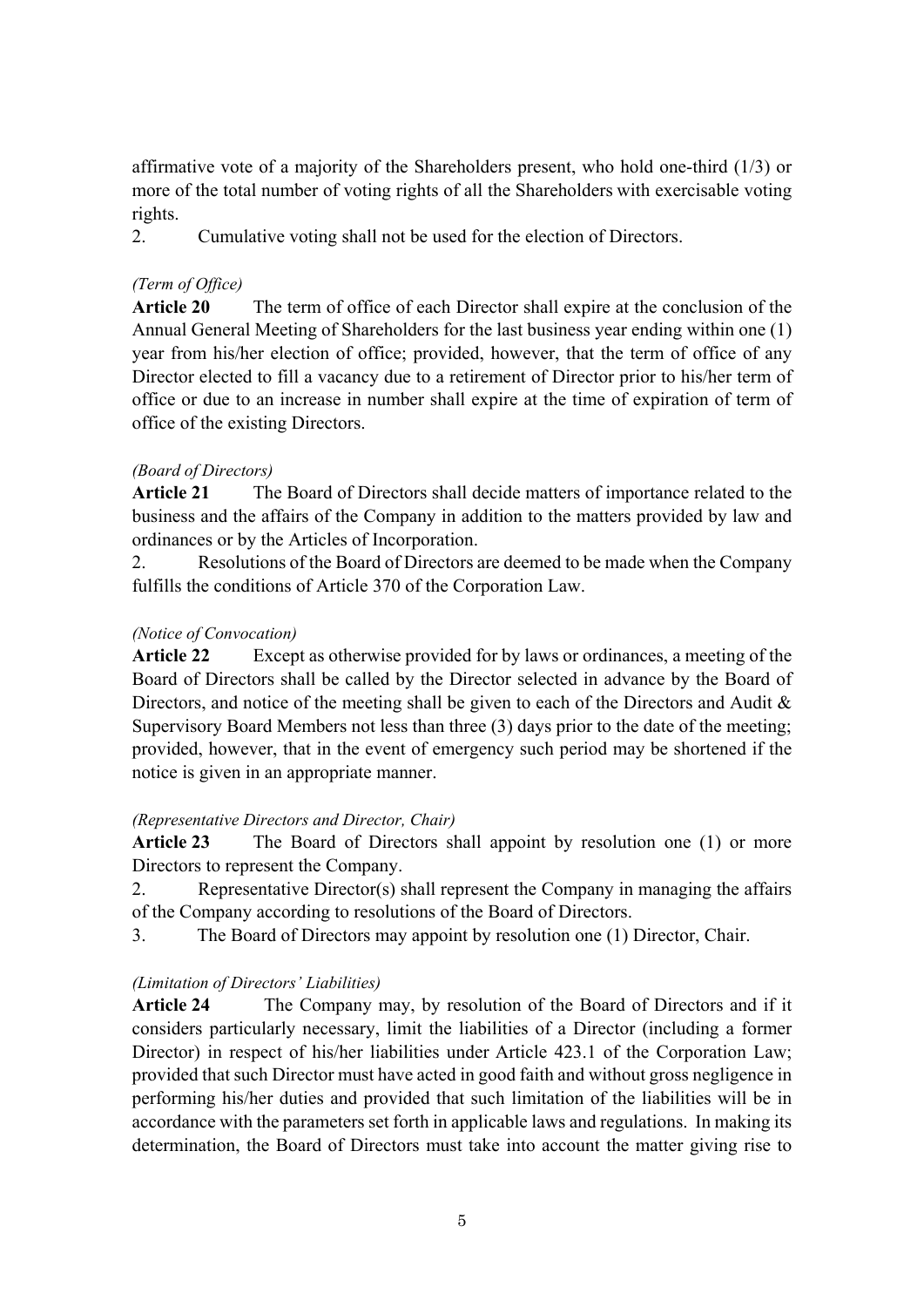such liabilities, and examine the standard of conduct of the Director and other circumstances.

2. The Company may enter into an agreement with each of the Directors (excluding Executive Directors and the like) to the effect that any liability of such Director under Article 423.1 of the Corporation Law shall be limited to the higher of (i) a prescribed amount that is no less than and including ten (10) million yen, or (ii) an amount set by applicable laws and regulations; provided that such Director must have acted in good faith and without gross negligence in performing his/her duties.

# **CHAPTER V AUDIT & SUPERVISORY BOARD MEMBERS AND AUDIT & SUPERVISORY BOARD**

### *(Election, Term of Office and Full-time Audit & Supervisory Board Members)*

Article 25 Audit & Supervisory Board Members shall be elected at the General Meeting of Shareholders by an affirmative vote of a majority of the Shareholders present, who hold one-third  $(1/3)$  or more of the total number of voting rights of all the shareholders with exercisable voting rights.

2. The term of office of each Audit & Supervisory Board Member shall expire at the conclusion of Annual General Meeting of Shareholders for the last business year ending within four (4) years from his/her election of office; provided, however, that the term of office of any Audit & Supervisory Board Member elected to fill a vacancy due to a retirement of Audit & Supervisory Board Member prior to his/her term of office shall expire at the time of expiration of term of office of the preceding Audit & Supervisory Board Member.

3. Audit & Supervisory Board shall elect among Audit & Supervisory Board Members one or more full-time Audit & Supervisory Board Member(s).

# *(Audit & Supervisory Board)*

Article 26 Audit & Supervisory Board shall decide matters relevant to the exercise of the function of the office of the Audit & Supervisory Board Members in addition to the matters provided by law and ordinances or by the Articles of Incorporation.

### *(Notice of Convocation)*

**Article 27** The meeting of Audit & Supervisory Board shall be called by giving a notice of the meeting to each of the Audit & Supervisory Board Members not less than three (3) days prior to the date of meeting; provided, however, that in the case of emergency such period may be shortened if notice is given in an appropriate manner.

### *(Limitation of Audit & Supervisory Board Members' Liabilities)*

**Article 28** The Company may, by resolution of the Board of Directors and if it considers particularly necessary, limit the liabilities of a Audit & Supervisory Board Member(including a former Audit & Supervisory Board Member) in respect of his/her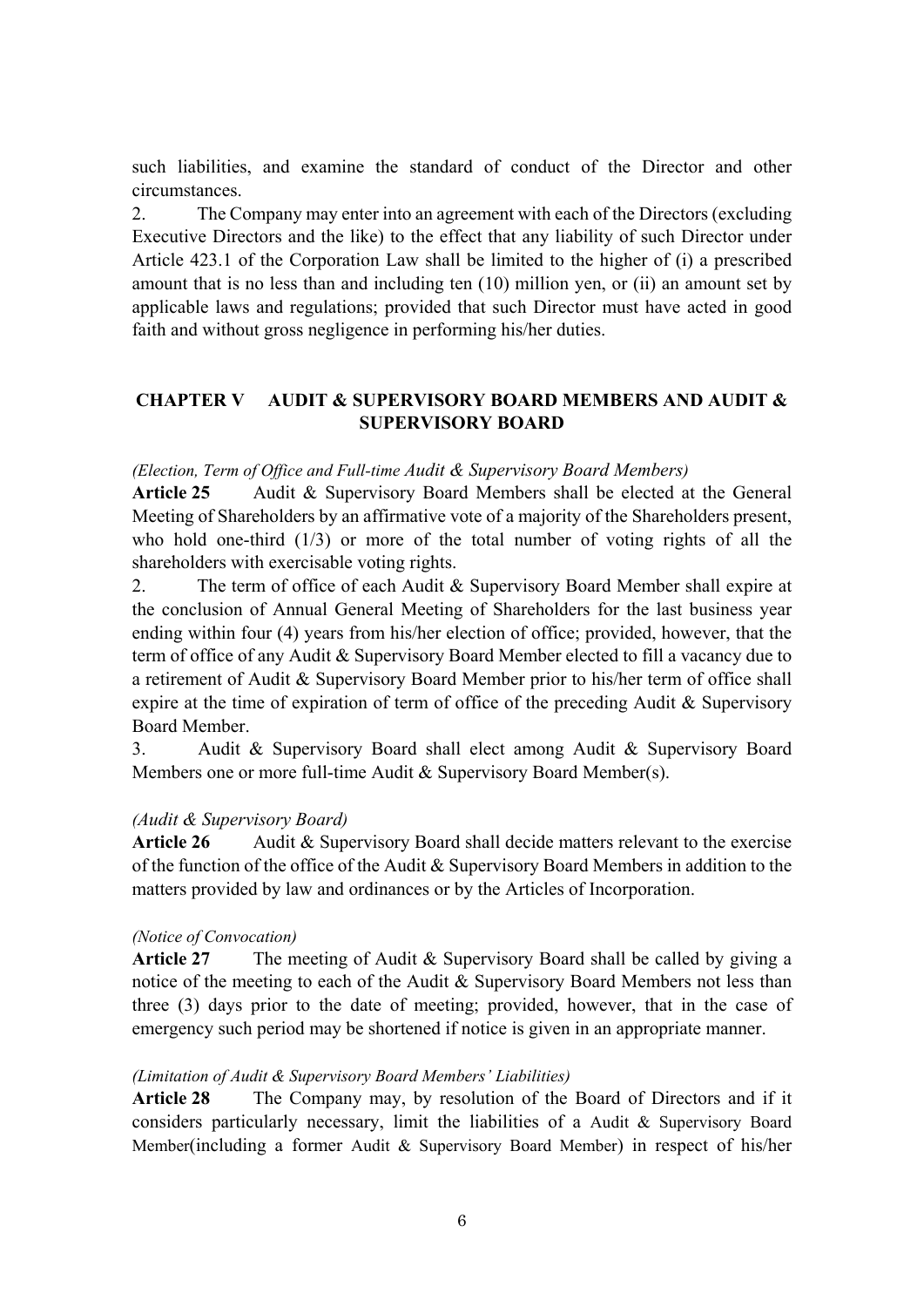liabilities under Article 423.1 of the Corporation Law; provided that such Audit & Supervisory Board Member must have acted in good faith and without gross negligence in performing his/her duties and provided that such limitation of the liabilities will be in accordance with the parameters set forth in applicable laws and regulations. In making its determination, the Board of Directors must take into account the matter giving rise to such liabilities, and examine the standard of conduct of the Audit & Supervisory Board Member and other circumstances.

2. The Company may enter into an agreement with each of the Audit & Supervisory Board Members to the effect that any liability of such Audit & Supervisory Board Members under Article 423.1 of the Corporation Law shall be limited to the higher of (i) a prescribed amount that is no less than and including ten (10) million yen, or (ii) an amount set by applicable laws and regulations; provided that such Audit & Supervisory Board Members must have acted in good faith and without gross negligence in performing his/her duties.

### **CHAPTER VI ACCOUNTS**

#### *(Business Year)*

**Article 29** The business year of the Company shall commence on January 1 of each year and shall end on December 31 of the same year.

#### *(Record Date of Year-End Dividends)*

**Article 30** The Company's Record Date of payment of Year-End Dividends shall be December 31 of each year.

#### *(Record Date of Interim Dividends)*

**Article 31** The Company may, by resolution of the Board of Directors, make a payment of Interim Dividends pursuant to the provisions of Article 454.5 of the Corporation Law, with Record Date of Interim Dividends being June 30 of each year.

#### *(Statute of Limitations for Monetary Dividends)*

**Article 32** In case monetary Dividends remain unreceived for three (3) years from the first date of payment, the Company shall be relieved of its obligation to make such payment.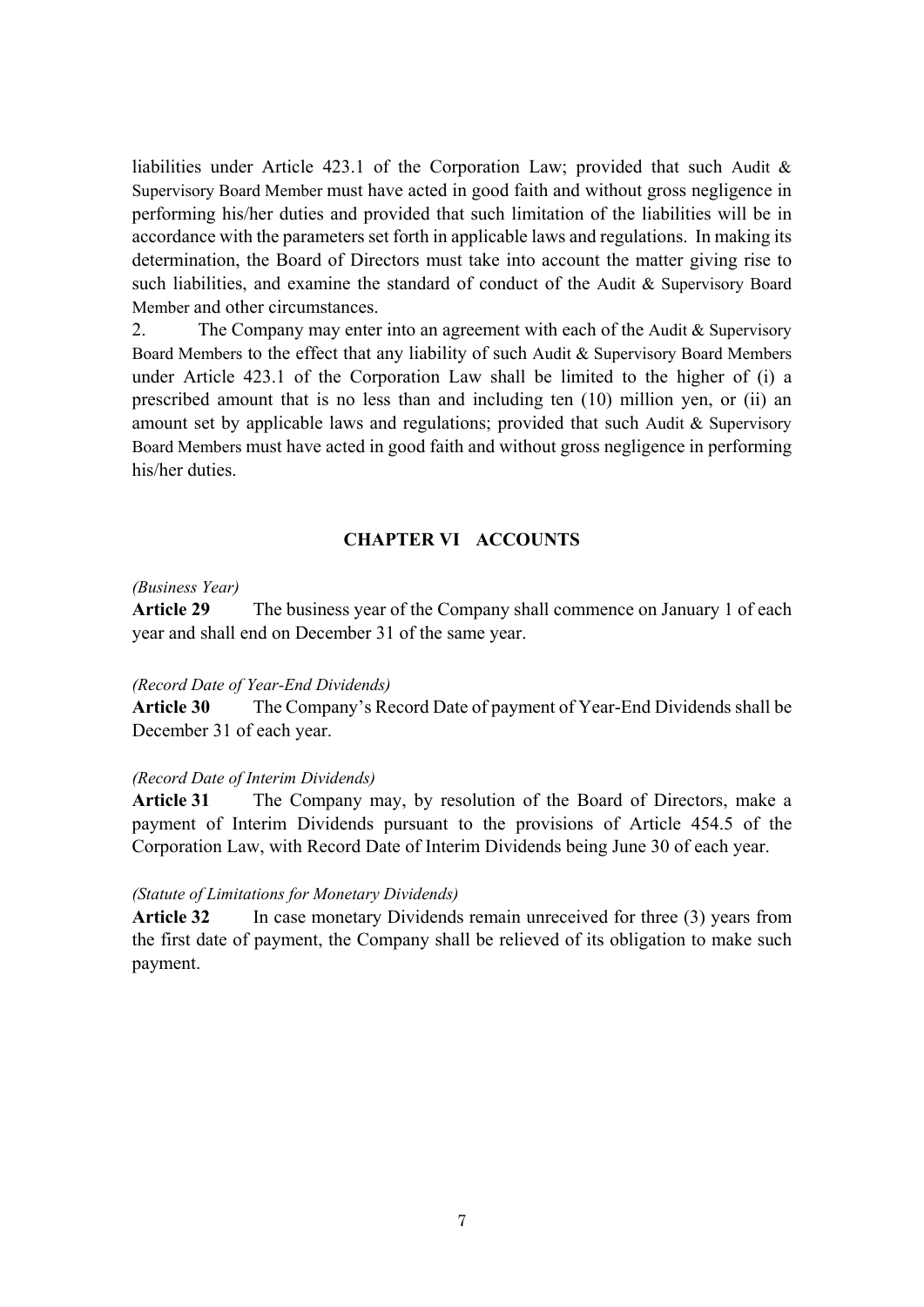#### SUPPLEMENTRY PROVISION

Article 1 The deletion of Article 16 (Disclosure of Reference Materials for General Meeting of Shareholders by the Internet) of the current Articles of Incorporation and the establishment of the proposed Article 16 (Measures for providing information in electronic format, etc.) shall come into effect on September 1, 2022.

2. Notwithstanding the provisions of the preceding paragraph, Article 16 of the current Articles of Incorporation shall remain in force with respect to a General Meeting of Shareholders to be held up to the end of February 2023.

3. These supplementary provisions shall be deleted on March 1, 2023 or the lapse of three months from the date of the General Meeting of Shareholders set forth in the preceding paragraph, whichever is later.

End